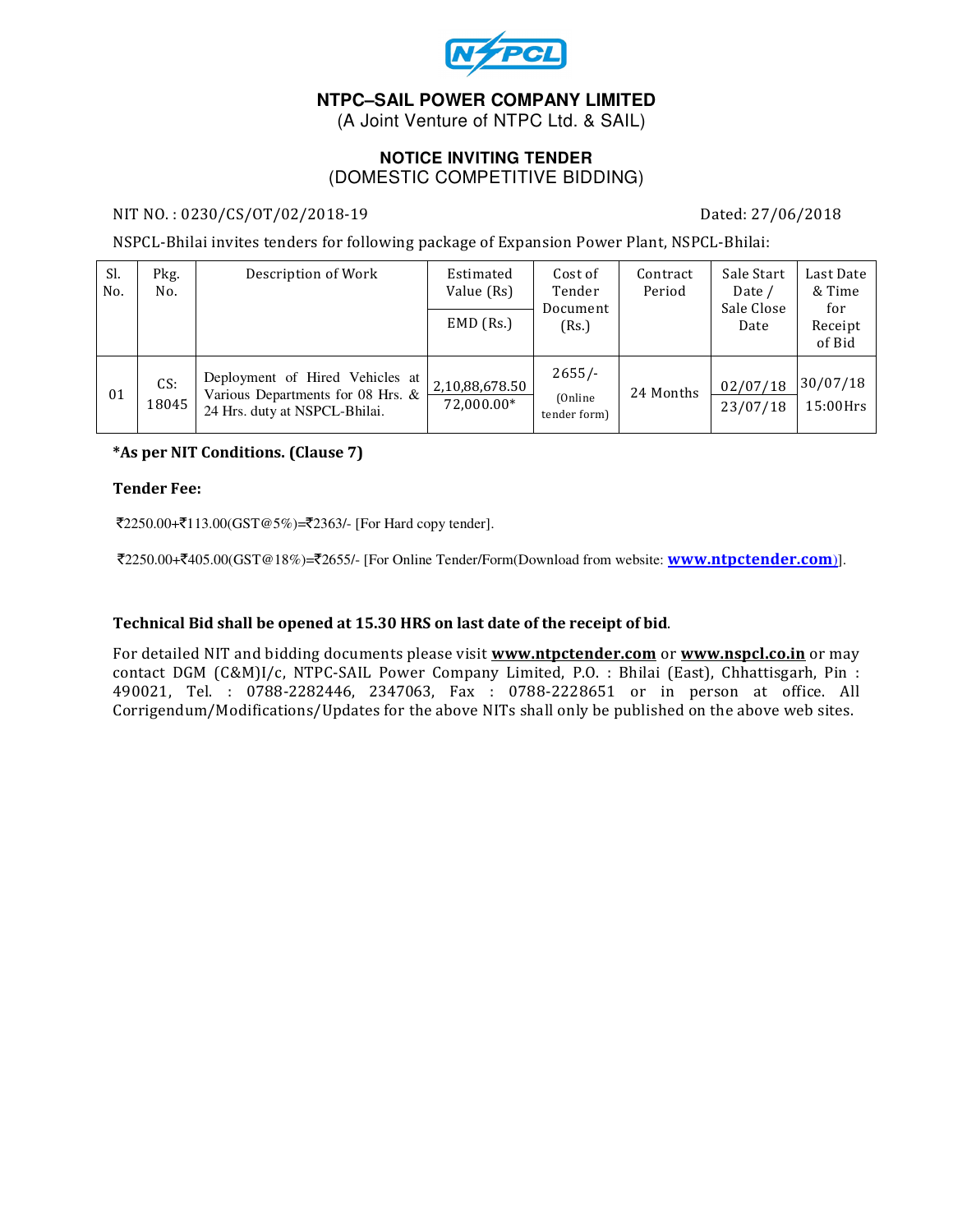# QUALIFYING REQUIREMENT

## 1. Deployment of Hired Vehicles at Various Departments for 08 Hrs. & 24 Hrs. duty at NSPCL-Bhilai.

- 1. The agency should have valid P.F. code and ESI Code.
- 2. The agency should have experience of deployment of at least one vehicle for a minimum period of six months in any of the PSU or its joint venture company/ Govt. or semi Govt. Department/ PSE/ SEB/ Private Limited Company/ Limited Company during the last five years.
- 3. The agency should have ownership of at least one commercial LMV.
- 4. The average annual turnover of the Bidder in the preceding three (03) financial years as on the date of Techno-commercial bid opening shall not be less than Rs. 18.19 lakhs.

#### Note:

- ♦ While computing the annual turnover other income shall not be considered.
- ♦ In case where audited results for the last preceding financial year as on the date of Techno-Commercial bid opening are not available, the financial results certified by a practicing Chartered Accountant shall be considered acceptable. In case, Bidder is not able to submit the Certificate from practicing Chartered Accountant certifying its financial parameters, the audited results of three consecutive financial years preceding the last financial year shall be considered for evaluating the financial parameters. Further, a Certificate would be required from the CEO/CFO/Proprietor/Partners as per the format enclosed in the bidding documents stating that the financial results of the Company are under audit as on the date of Techno-Commercial bid opening and the Certificate from the practicing Chartered Accountant certifying the financial parameters is not available.

(REMARKS: The average turnover requirement has been arrived taking into the consideration that the parties will be asked to quote at least 03 vehicles.)